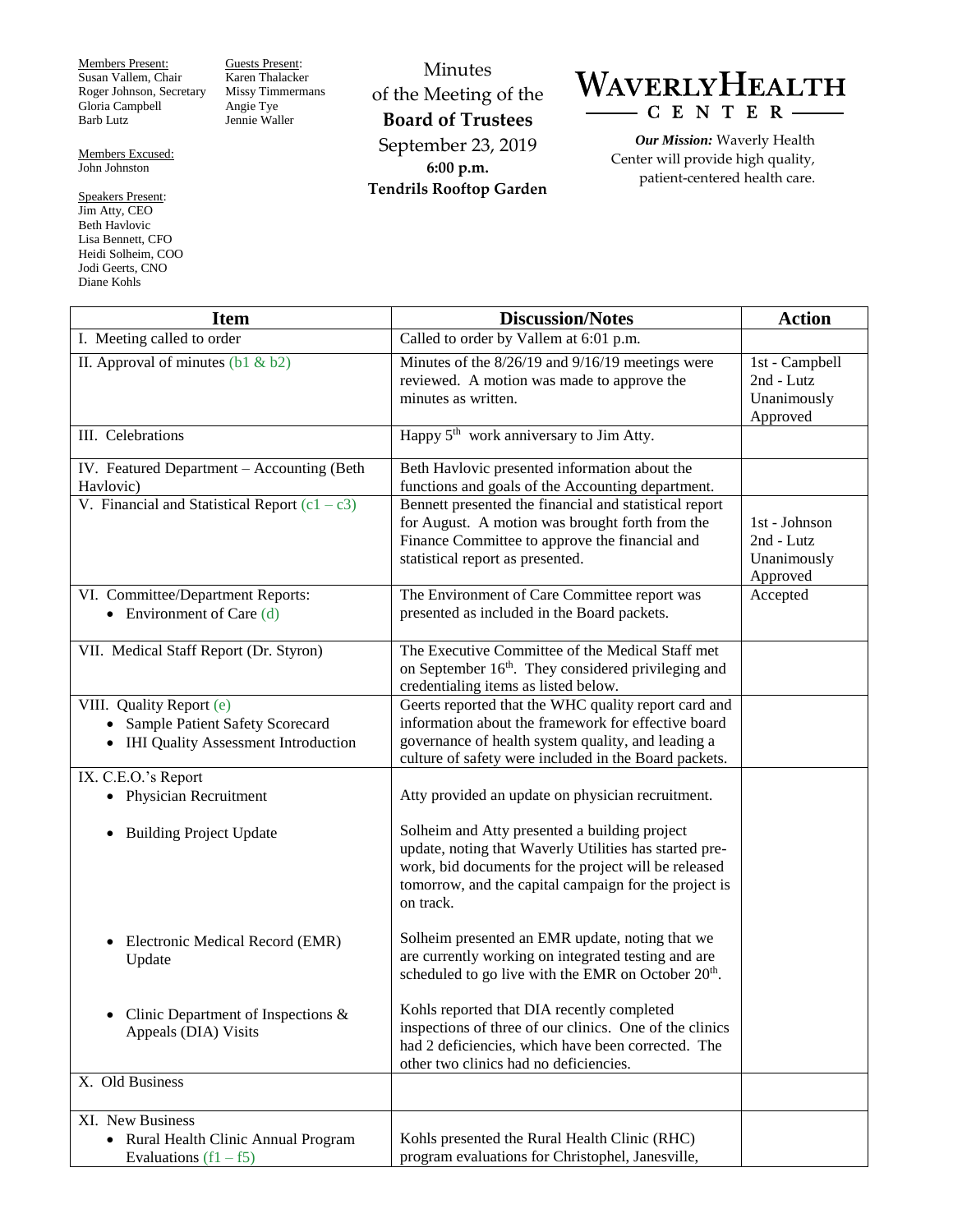| Hazard Vulnerability Analysis (HVA)<br>$\bullet$<br>(g)                                                                                                                                                                                                                                                                                                                                                                                                                                                                                                                                                                                                                                                                                                                           | Nashua, Shell Rock & Women's Clinics as included<br>in the Board packets. A motion was made to<br>approve the program evaluations as presented.<br>Solheim presented the hazard vulnerability analysis<br>as included in the Board packets. Solheim noted that         | 1st - Johnson<br>2nd - Lutz<br>Unanimously<br>Approved |
|-----------------------------------------------------------------------------------------------------------------------------------------------------------------------------------------------------------------------------------------------------------------------------------------------------------------------------------------------------------------------------------------------------------------------------------------------------------------------------------------------------------------------------------------------------------------------------------------------------------------------------------------------------------------------------------------------------------------------------------------------------------------------------------|------------------------------------------------------------------------------------------------------------------------------------------------------------------------------------------------------------------------------------------------------------------------|--------------------------------------------------------|
| Provisional Appointment to Medical<br>$\bullet$                                                                                                                                                                                                                                                                                                                                                                                                                                                                                                                                                                                                                                                                                                                                   | we will be updating the HVA regularly as we move<br>into the construction process.<br>Privileging items were presented as individually                                                                                                                                 |                                                        |
| Staff:<br>• Laura Martin, RNFA - Allied,<br>Registered Nurse First Assistant,<br><b>WHC</b>                                                                                                                                                                                                                                                                                                                                                                                                                                                                                                                                                                                                                                                                                       | listed at left. All files have been reviewed by the<br>Executive Committee of the Medical Staff. The<br>Executive Committee recommends approval. A<br>motion was made to approve all privileging items as<br>individually considered and recommended by the            | 1st - Campbell<br>2nd - Lutz<br>Unanimously            |
| <b>Updated Privileges:</b><br>$\bullet$<br>$\blacksquare$ John Ebensberger, MD - Active,<br>Emergency Medicine, WHC<br>- Abdul Khalique Panhwar, MD -<br>Active, Emergency Medicine &<br>Family Practice, WHC<br>■ Todd Shover, DO - Active,<br>Emergency Medicine, WHC<br>• Rajendra Singh, $MD - Active$ ,<br>Emergency Medicine, WHC<br>• John Zehr, MD - Active, Emergency<br>Medicine & Family Practice, WHC<br>• Clay Dahlquist, DO - Active,<br>Hospitalist & Emergency Medicine,<br><b>WHC</b><br>Connie Joylani, MD - Active,<br>Hospitalist & Emergency Medicine,<br><b>WHC</b><br>• Monica Rotsaert, MD - Active,<br>Hospitalist & Emergency Medicine,<br><b>WHC</b><br>• Courtney Bochmann, DO - Active,<br>Family Practice, Emergency Medicine<br>& Hospitalist, WHC | Executive Committee of the Medical Staff.                                                                                                                                                                                                                              | Approved                                               |
| <b>Recommendations Regarding</b><br>Provisional Status:<br>$\blacksquare$ Vishal Goyal, MD – Consulting,<br>Cardiology, CVMS<br>$\blacksquare$ Ajay Kaja, MD – Consulting,<br>Cardiology, CVMS<br>■ Kristin White, $MD -$ Consulting,<br>Radiology, RCI                                                                                                                                                                                                                                                                                                                                                                                                                                                                                                                           |                                                                                                                                                                                                                                                                        |                                                        |
| <b>Resignations from Medical Staff:</b><br>$\bullet$<br>• Jessica Webb, DO – Active, Family<br>Practice, WHC<br>• Amber Crawford, DO - Active,<br>General Surgery, WHC<br>Alyssa Woods, ARNP - Active,<br>ARNP-Family Practice, WHC                                                                                                                                                                                                                                                                                                                                                                                                                                                                                                                                               |                                                                                                                                                                                                                                                                        |                                                        |
| New Policies & Procedures:<br>$\bullet$<br><b>Emergency Department Patient Triage</b><br>(h)                                                                                                                                                                                                                                                                                                                                                                                                                                                                                                                                                                                                                                                                                      | The new policy listed at left was presented for<br>review as included in the Board packets. The policy<br>has been reviewed by the Executive Committee of<br>the Medical Staff and is recommended for approval.<br>A motion was made to approve the policy as written. | 1st - Lutz                                             |